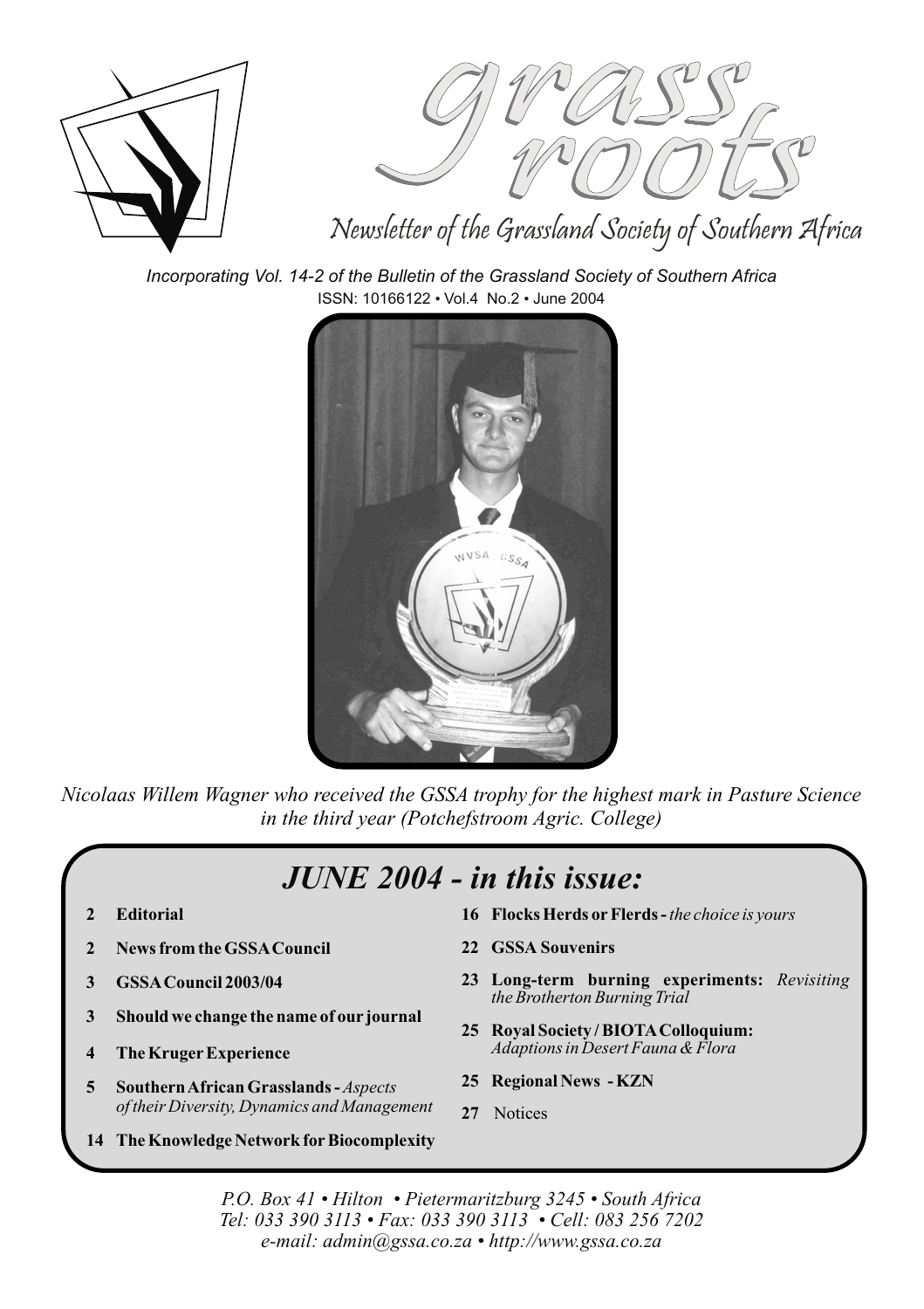# **EDITORIAL**

#### Hi everybody

I'm back. Thanks to Freyni for handling the editorial for me in the last issue; I was a bit busy running around trying to keep a threeyear old daughter happy and make sure all was well with the wife in hospital for the birth of our son.

As always life moves on apace and almost half the year is gone. The Annual Congress looms large on the horizon, and reports have it that Annelene Swanepoel and her team from Elsenburg are putting together a really good programme for us. With regard to congress: please take note of the call for nominations for awards and office bearers. These are matters which deserve careful thought before arriving at congress.

In this issue we have another article from

DeanAnderson; this one about the interesting concept of integrating animals of different species into a single Flerd. From the lack of news coming in from the various regions it appears that the Society and/or its members are not being particularly active. happening of note which is reported on was the Prestige Grazing Day held at the University of KwaZulu-Natal entitled: "Grasslands in South Africa: Yesterday, Today, Tomorrow. This was well worth attending; if you missed the event, skip through to the report.

The derth of response to Grass Roots is leading me to believe that nobody is reading it. Please send in your comments on articles published or your own material for publication.

I look forward to seeing you at Goudini.

Grass greetings Graham

## **NEWS FROM GSSA COUNCIL**

At the council meeting in January it was decided that it was time to have a Strategic Planning Workshop to assess the activities of the GSSA and develop a revised Strategic Plan. On 28 and 29 April council met at the conference facility at Ukulinga Research Farm. The vice president Dr Nicky Allsopp and Richard Hurt, of the PAC portfolio, led the very constructive workshop and did so excellently. On the first day it was very helpful to have a facilitator, Mpoya Thobela, not linked to the GSSA asking questions and facilitating the discussion.

The first task was to assess the present situation of the GSSA, looking at the achievements, strengths and challenges, vision and mission. Next a review was undertaken of all the portfolios on council, the budget, the membership, the administration and the vision and mission.

From all the reviewing and discussion, numerous actions were identified in order to achieve the re-worked mission and vision. Some proposed changes to the constitution were also identified and will be discussed at the nextAGM.

It became clear during the two days that various circumstances have changed which means the GSSA operates in a different

environment to the one of a decade ago and it is thus necessary to adapt accordingly.We also "discovered"the many excellent contributions members of the GSSA have made and an astonishing amount of strengths were identified. The flagships of the Society are the journal and the congress, while both the website and the Grassroots newsletter are invaluable to the profile of the Society. In order for Grassroots to be dynamic more contributions are required from members. The discussions also precipitated that the GSSA consists of a "friendly" group of people, which makes the Society accessible to everyone. We, however, also found that the GSSA is no longer very strong on influencing policy.

The challenges that were identified are mainly related to finances, raising the profile of the GSSA and its influence and finding enough people to become actively involved in the society. Retaining the knowledge base of experienced members, while also involving the younger grassland scientists was viewed as important, also for the leadership of the society.

We as council hope to see many of the GSSA members at the congress in June and hope for enthusiasm for the discipline of range and forage science.